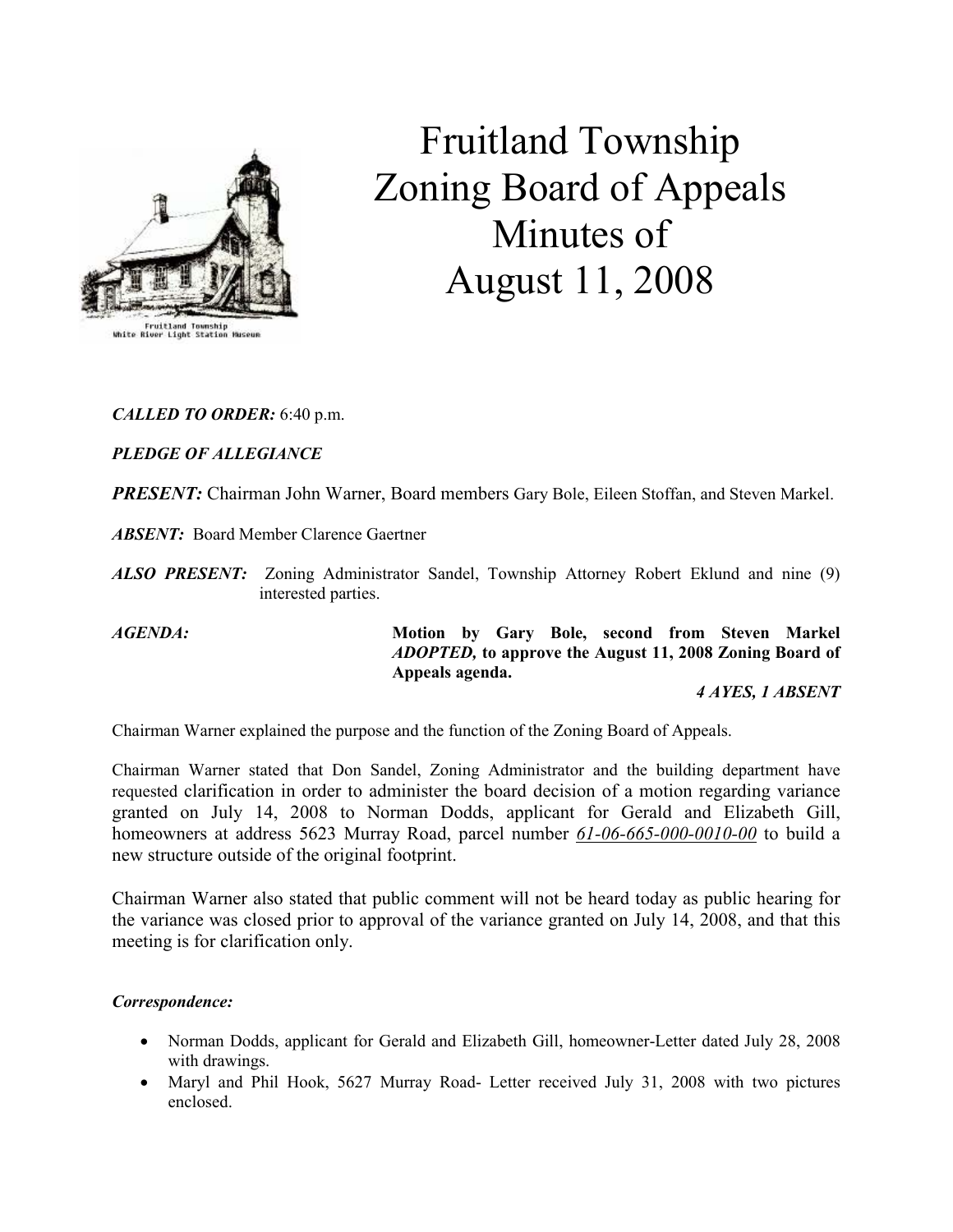- Jane Gardner, 5625 Murray Road- Letter received August 1, 2008 with picture and two drawings enclosed.
- Kyle M. Esch,  $5627\frac{1}{2}$  Murray Road-Letter received August 1, 2008.
- Gail M. Donovan, 5629 Murray Road- Letter received August 4, 2008.
- Elizabeth Gill, 5623 Murray Road- Letter received August 7, 2008.
- James M. Rose, Rose & Rose Attorneys at Law, representative for Gerald S. and Elizabeth Gill-Letter received August 8, 2008 with three enclosures.

#### Board Comments:

Zoning Administrator Sandel stated that there are two issues regarding the motion approved on July 14, 2008 that require clarification. The first issue is the stipulation requiring acquisition of land from the adjoining parcel in order to meet the side setback minimum. Clarification is needed to determine exactly what and how much property must be deeded in order to meet the setbacks without the second adjoining lot losing necessary road frontage. The second issue is regarding the requirement to move the "structure" east 24 feet from the original footprint. Clarification is sought to determine where the 24 feet is to be measured from.

Zoning Administrator Don Sandel explained that the initial discussion at the Zoning Board of Appeals meeting on July 14, 2008 suggested that the entire adjacent parcel #61-06-011-400-0008-00 owned by Gerald E. Gill be combined to achieve side setback requirements, however, if the full lot is combined, parcel #61-06-142-000-0001-20 may no longer have frontage on Murray Road. Zoning Administrator Sandel suggested adding only a 20' X 100' section in order to meet the side setback without deeding the entire parcel.



Chairman Warner stated that clarification is also needed to determine where the 24 feet is to be measured from. Zoning Administrator Don Sandel states that according to Fruitland Township's ordinance definitions, a structure is anything constructed or erected which requires permanent location on the ground or attachment to something having such location, including but not limited to, all buildings and free-standing signs, but not including sidewalks, drives, patios, utility poles and the like. According to this definition, the upper story decks are considered part of the structure. After further discussion and examination of submitted drawings, clarification was reached that the westerly portion of the living quarters of the proposed building must be moved east 24 feet from the existing footprint as highlighted on drawing submitted by applicant Norman Dodds on July 14, 2008.